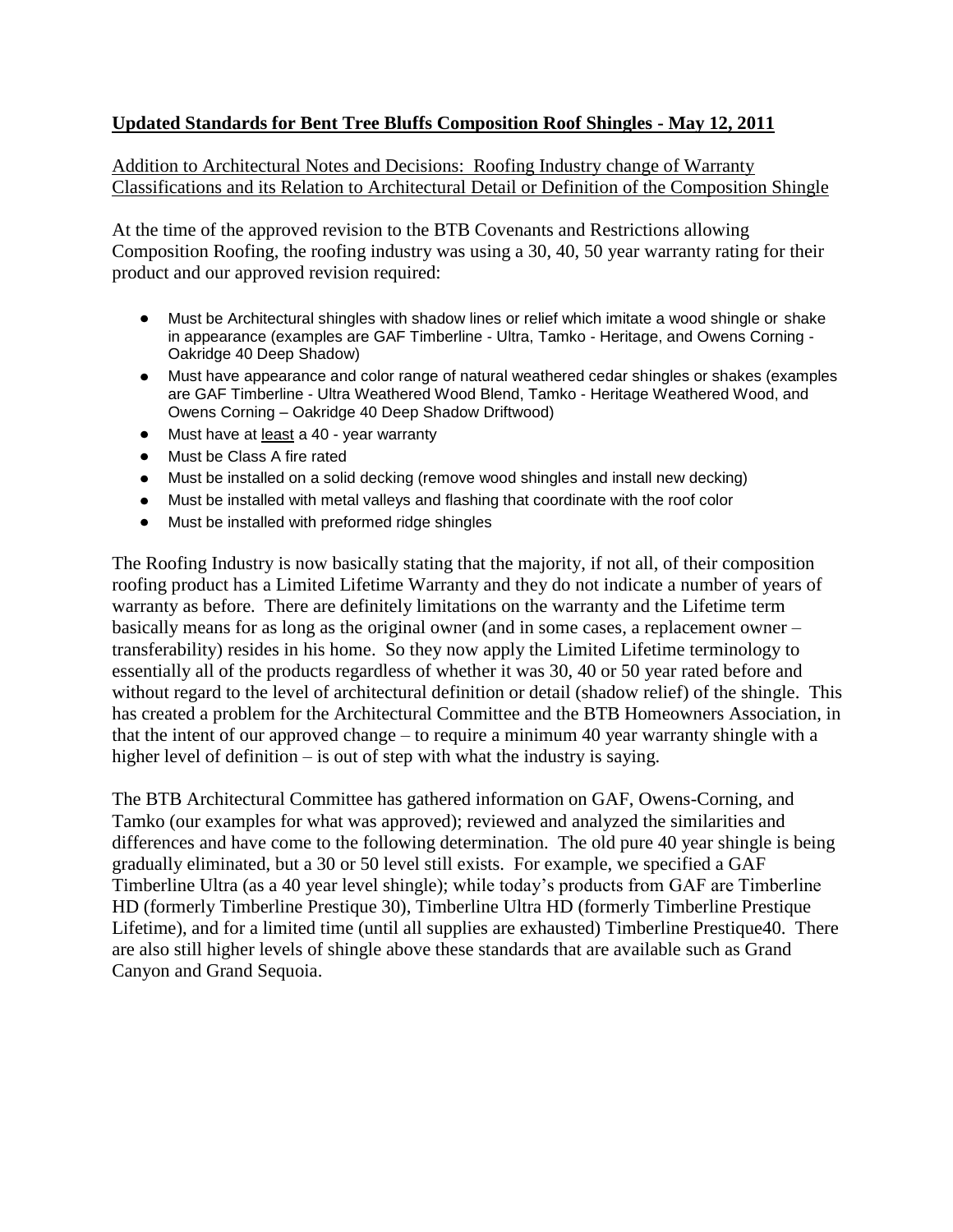We feel that it is necessary to continue to ensure that a quality of roof that is consistent with the intent of what was approved by the homeowners for our Covenants and Restrictions (to be of at least the 40 year level of shingle in terms of the architectural definition). In fact, this level of roofing has already been installed on 75-80% of the homes in BTB and we feel the consistency and uniformity of color and dimension is one of significant factors in the overall attractiveness of our subdivision.

## **In order to maintain that level of quality and definition, the Architectural Committee will no longer approve the GAF Timberline Prestique30 level of shingle for installation in BTB or any similarly rated shingle from other manufacturers.**

The first two bullets from our roofing requirements checklist **NOW REQUIRE**:

- Must be Architectural shingles with shadow lines or relief which imitate a wood shingle or shake in appearance (examples are GAF Timberline Ultra HD, Tamko – Heritage Premium, and Owens Corning – Duration Premium)
- Must have appearance and color range of natural weathered cedar shingles or shakes (examples are GAF Timberline Ultra HD Weathered Wood, Tamko – Heritage Premium Weathered Wood, and Owens Corning – Duration Premium Driftwood)

All of the other approved requirements remain as before.